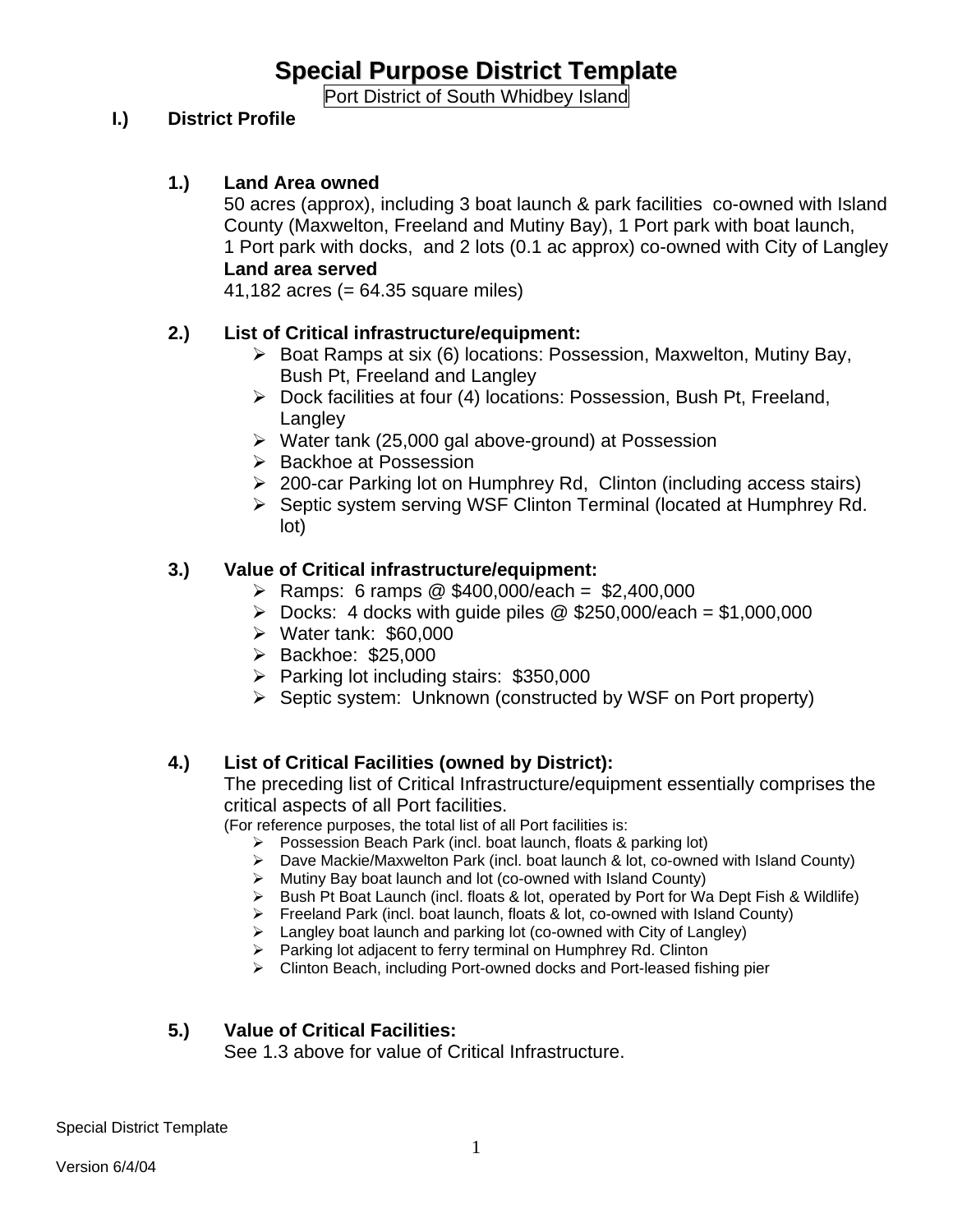## **6.) Value of area served:**

\$2,829,476,353.22

# **II.) Outline of Area served:**

See attached map of Port District service area.

#### **III.) Current and Anticipated Service Trends**

Although the Port is now starting a new 6-year Comprehensive Planning effort, it has been our longstanding commitment to provide boat ramps at regular intervals around our District. Other specific projects have yet to be determined, although it seems likely that further involvement and development of the Langley harbor will be prioritized.

# **IV.) Natural Hazard Event History**

| <b>Natural Hazard Events</b> |               |                                                                                  |  |  |  |  |  |  |
|------------------------------|---------------|----------------------------------------------------------------------------------|--|--|--|--|--|--|
| <b>Type of Event</b>         | <b>Date</b>   | <b>Preliminary Damage Assessment</b>                                             |  |  |  |  |  |  |
| Windstorm w/ storm<br>surge  | February 2006 | Power outage and wash-out of near-<br>shore recreational facilities (Possession) |  |  |  |  |  |  |

# **V.) Natural Hazard Risk/Vulnerability Risk Ranking**

This District is most vulnerable to the following natural Hazards – ranked based only on exposure and anticipated level of damage. (Does NOT reflect probability of event occurrence.)

- 1.)Tsunami
- 2.)Earthquake (including associated liquefaction events)
- 3.)Severe storms
- 4.)Flooding

# **VI.) Existing Applicable Hazard Mitigation Codes, ordinances or policies**  None

#### **VII.) Existing applicable Natural Hazards Mitigation Associated Plans and / or documents.**

None